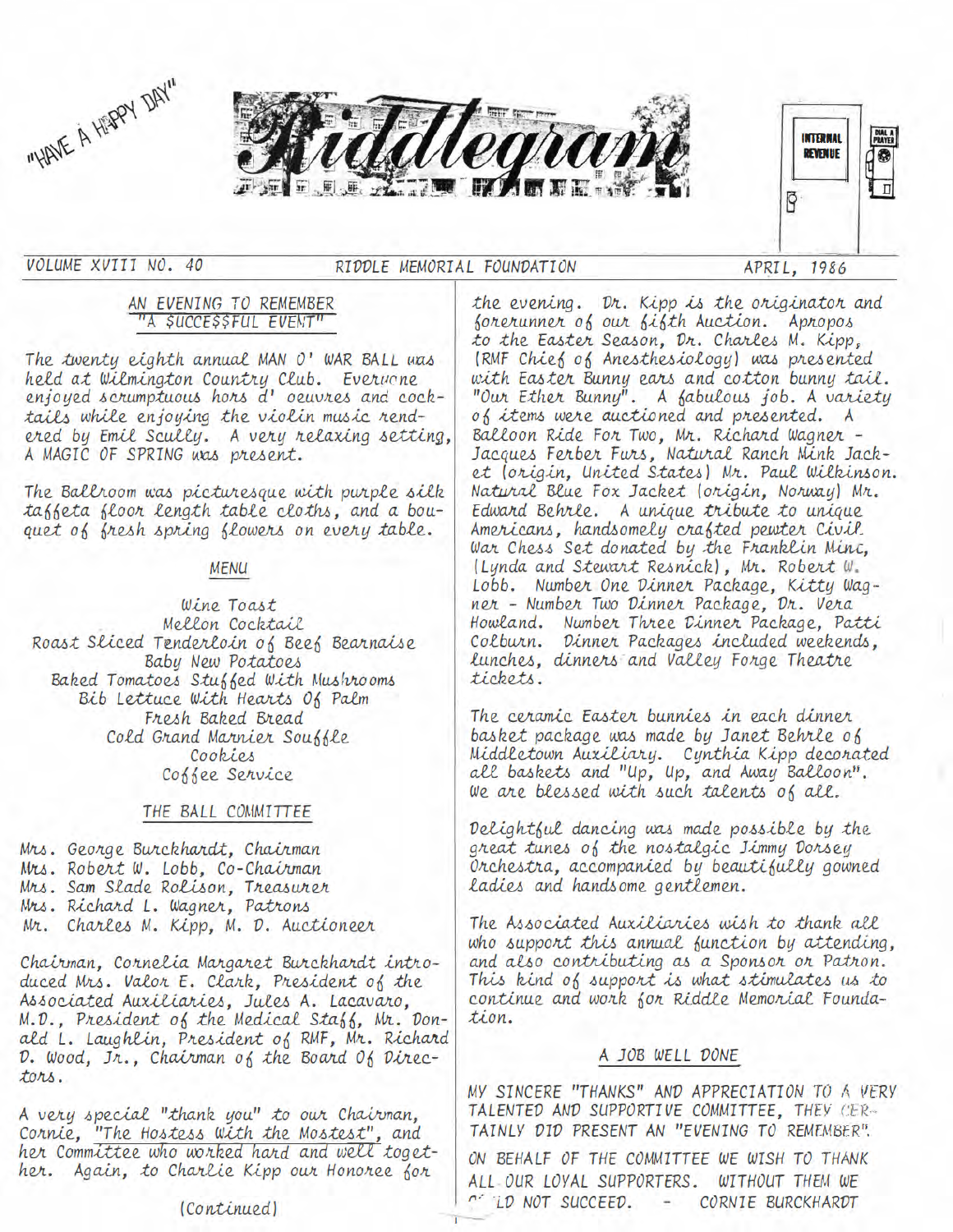















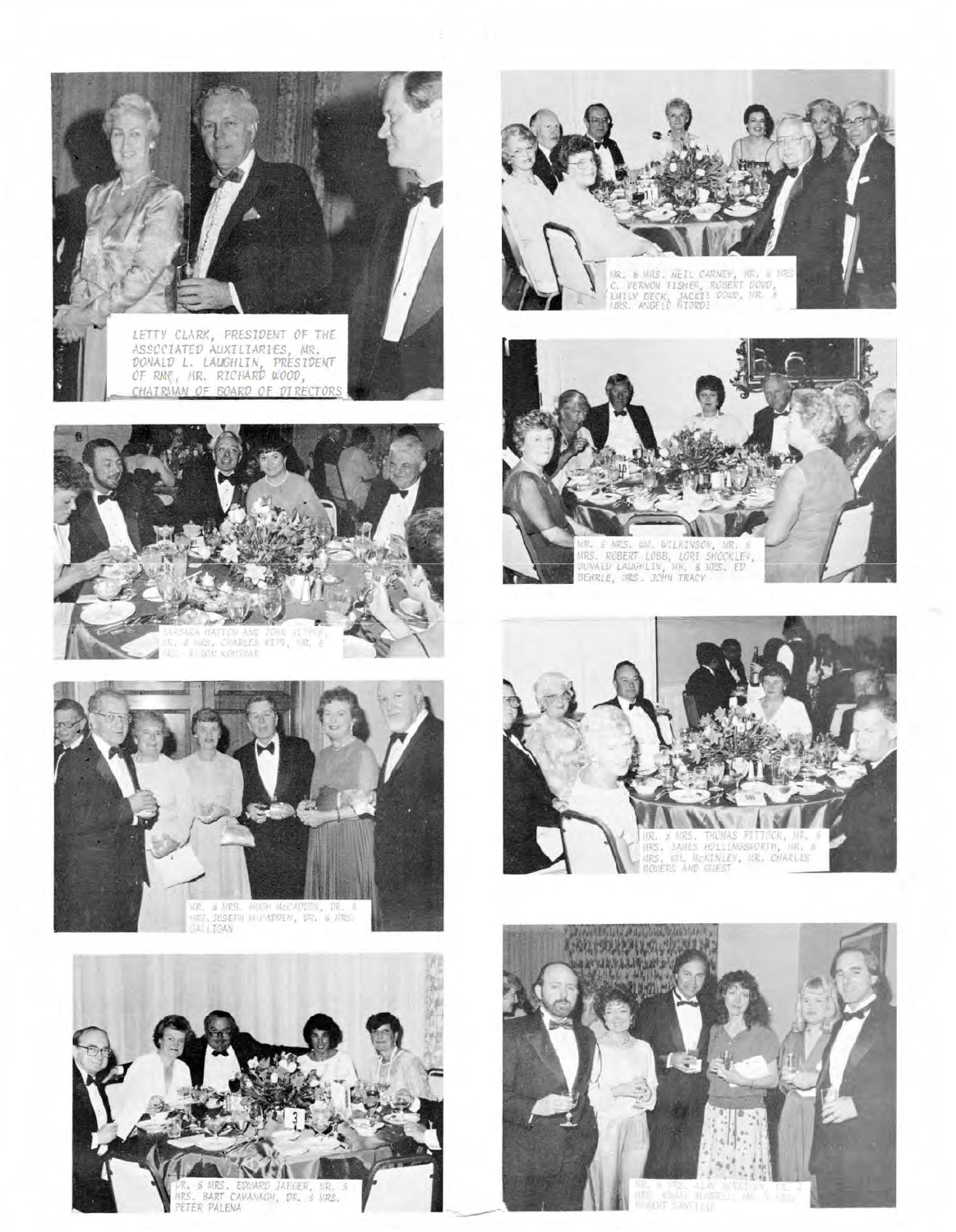

A ROSE IS A ROSE IS A ROSE, BUT  $$10.00 A DOZEL$ FOR RED, LONGSTEMMED, BOXED ROSES 15 A BARGAIN!

· ORDER BY CALLING 566-8443, ..... OR RMH EXTENSION 3372. . THEN PICK UP YOUR ROSES IN THE RMH LOBEY FROM 8 AM TO 2 PM ON APRIL 18

SPONSORED BY THE N.P. AUXILLIARY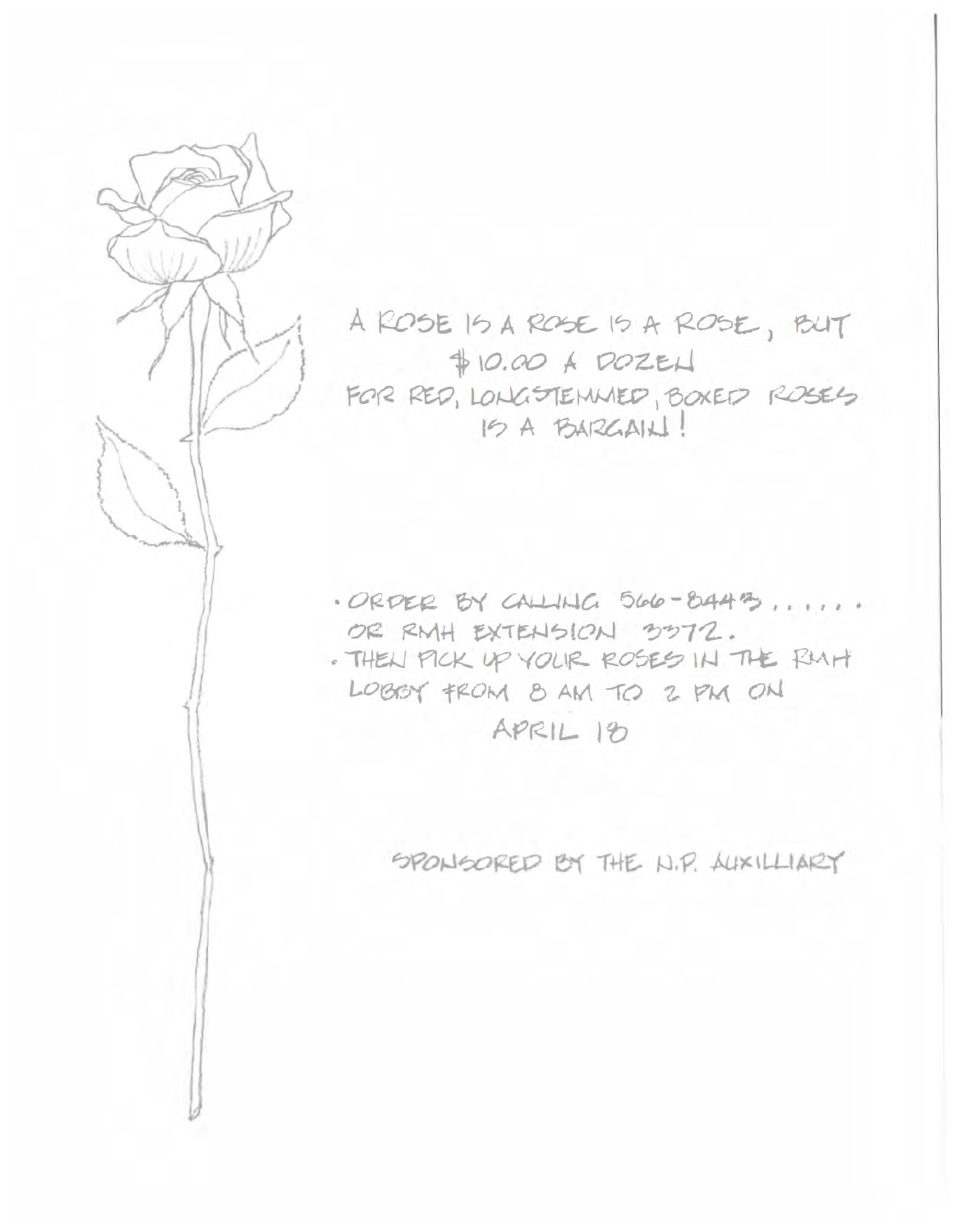### RIDDLE RAP

Doctors Day was celebrated on March 26th. A collage of doctors photos were displayed and a beautiful floral arrangement in the Lobby and coffee in the Snack Bar. Each year the Associated Auxiliaries honor our doctors. A card is distributed on each patient's tray, making everyone aware of our tribute to the Medical Staff. Outstanding job Cynthia Kipp! ...... Volunteer Luncheon will be held Wednesday, April 30th at the Log Cabin Inn. 11:30 cash bar 12:00 o'clock a delicious luncheon. The awards will be given in special recognition of service. The guest speaker will be Dr. Armand L. Bernabei on the Br .Jst Care Center...... Nurses Day will be here on Wednesday, May 7th. A special day for our excellent nurses. All Auxilians contributions will be needed - party sandwiches, cookies and party food, etc.......Thrift Shop is "blooming" everything is beautiful good girls and hard workers, - a special "thank you" to Mae Messa, a dedicated lady. It's Springtime! Bring in your Spring articles, summer clothing- etc. Come and Consign!! A real "UNITED FUN DRIVE"......The Merry Token Shop had a beautiful Easter season. The Easter toys and Shop was seasonal and successful. Dorothy Rolison and Laura Ingram took a little time off from Merry Token and went South. deserved rest......

TAXING As April 15th draweth near, My spirits started to droop. A poor, downtrodden slave am I, In short, an INCOME POOP!

For millions, April 15th will be the first "Robbin' of Spring"!......The Country Fair is on schedule and plans are in progress for a GREAT Fair. The dates of the Country Fair are September 12th, 13th, 14th. Chairman Pat Bergeman and her Co-Chairman, Charm Strode, and Grounds Chairman Jinks Jones, - Activities Chairmen, Jeanette Pappas and Carol Komisar. The Booths and Committees are setting their plans. More on this great event will follow. The Tailgate Sale is in the capable hands of Elma Albright and Sandy Jaeger. The date of the Tailgate Sale is September 20th......Lima Auxiliary has been deligently working on their Mother's Day Sale, for Friday, May 9th. Baked goods and Country Cheese will be available..... Roses will be red for the Nether Providence Auxiliary ROSE SALE on April 18th from 8:00 AM until 2:00 PM, in the Hospital Lobby. One doz en long-stemmed boxed roses will sell for \$10.00! Orders may be placed by calling the Hospital Extension 3372 or 565-8443. Here's your chance to "make someone happy" with a box of beautiful blooms...... Middletown

Auxiliary Moana presents a brand new Fashion musical Saturday, April 19th, Drexelbrook Inn. Cocktails 11:30, - Luncheon 12:30. Baskets of Cheer and Tombola. Call Ann Knox for tickets, 565-1817 ...... Rose Tree Auxiliary Flemington Bus Trip, April 21st - \$15.00. A great day is planned. Casino Bus Trip, Monday, May 19th.. .•.. Springhaven Auxiliary had a successful Easter Plant Sale in the Hospital Lobby. A Basket Of Cheer was cho ced off. Saturday, May 3rd, a Yard Sale ac Marilyn Lee's. Friday May 9th Bus Trip to Harvey Ladew Estates and Gardens and to Hampton House Townson, Maryland. Bus leaves Granite Run at 8:00 AM. Tickets include Luncheon \$25.00. Reservations Pat Bergeman 874-4762 or Barbara Maier 644- 0301.....GET WELL LIST; Marilyn Lee, Mabyl Webb and Peg Hadden......Media Auxiliary has two new members, Mrs. John Dussling (Diana) and Mrs. C. Richard Hartley (Cynthia). Middletown welcomes Associate Member, Dorothy Edmundson. Glad to have you with us again...... Speedy Recovery to Rose Weathers, Peg Hayden and Charles Higgins......Sunny travelers, Jane and Tom Millar, Mary and Art Taylor and children Toni and Cindy, Kitty and Alex Shaw. Betty and Paul Wilkinson enjoyed seeing  $\neg$ le' friends from Riddle, Eileen and Jack Guthrie, Donnie and George Wilbur, Skip Baird, Barbara and George Clair, and Annabelle and Al Hetzel. Great time. Beautiful tan on Betty Hollingsworth. Pat and Chuck Bergeman and Kathy and Walter Maxwell had nice weather in Florida. Jeanne and Bob Cotton went to Arizona, Dorothy and Arthur Sulzer went on a Pannama Cruise and witnessed Haley's Comet. A great experience. After looking at my passport picture, I really look too sick to go anyway! Good time in Treasure Cay on the island of Abaco. Happy and safe vacations to one and all......The Annual Golf Tournament will be held June 16th. Rain Date will be June 23rd. Our President, Mr. Donald L. Laughlin is the tireless worker who makes this such a great day......Speedy Recovery to George Burke......Ginny Hoopes was in Texas and visted family and friends in California...Toni Lee Cavanagh, daughter of Toni Cavanagh was the winner of top honors and a cash award in the Irish Society of Philadelphia's essay contest on "What America Means To Me" Congratulations!.....Please put all information in Riddlegram box behind Reception Desk or in Jackie Dowd's office, on anything you wish us to put in the Riddlegram.

### \* \* \* \* \* \* \* \* \* \* \* \* \* \* \*

We dress each morning weather wise Then Spring will spring a sharp surprise From cool to warm, or warm to cool, And blithley snicker, "April Fool"!